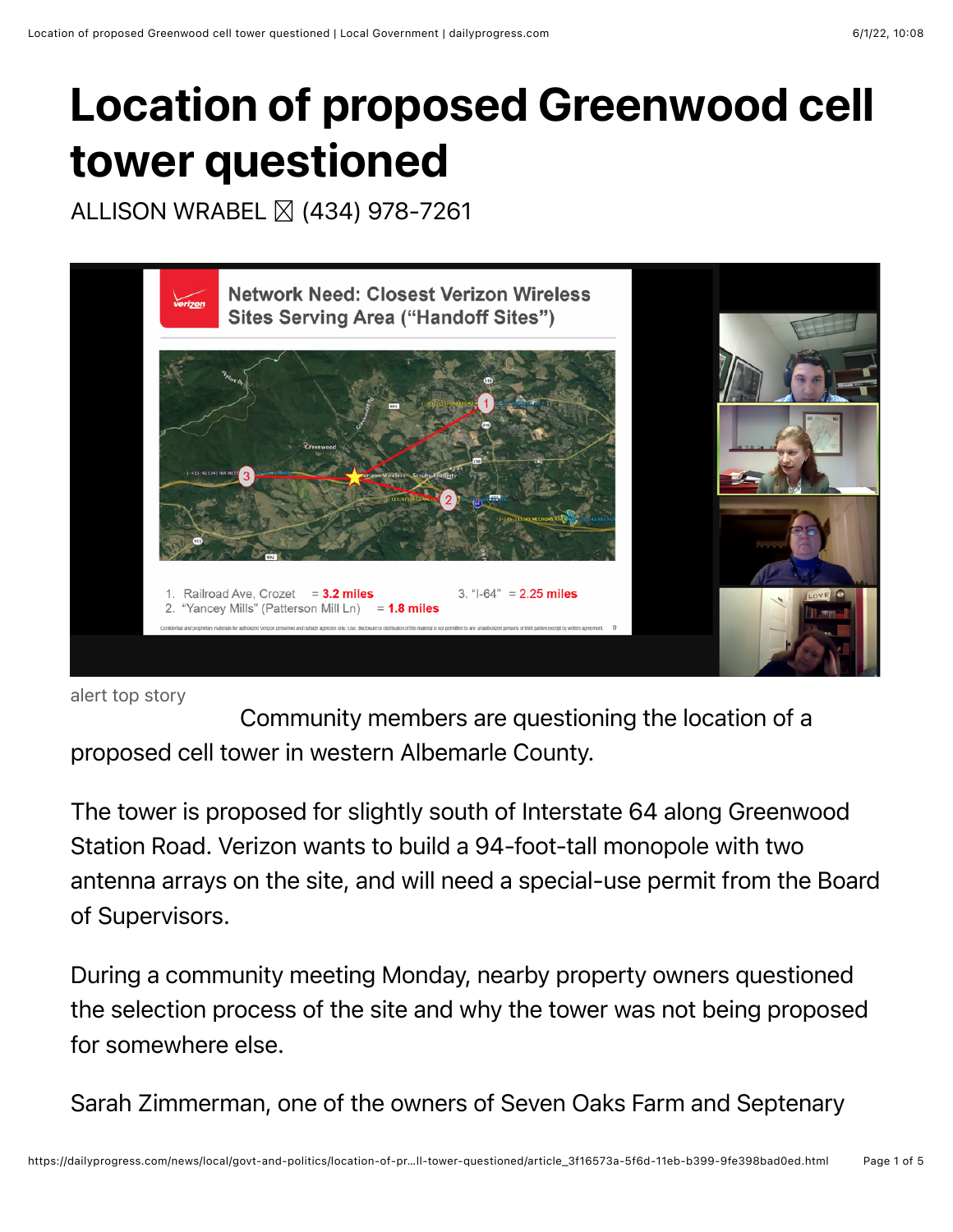Winery, which is next to the site, said the property is historic.

"I just can't understand why, given this, why we wouldn't consider using an alternate site for this tower before you proceed with this one, given the impact that it's going to have on the area," she said.

Lori Schweller, an attorney representing Verizon, said these are special wireless facilities that it installs in Albemarle to comply with the county's policy and zoning ordinance.

## People are also reading…

"Lots and lots of people live in this area, not just the estate owners, and they need service, and they've been suffering with poor service," she said. "For as long as I can remember, we've been trying to get sites approved in western Albemarle, so we're trying to do that for these people who need the service."

In 2000, the county adopted the Personal Wireless Service Facilities policy, and in 2004, the policy was amended to the current three-tier system.

Tier I facilities are located within or on existing structures; Tier II facilities are treetop facilities not located within an avoidance area; and Tier III facilities are anything that is neither a Tier I nor a Tier II facility.

Despite being a treetop tower, this proposal is considered a Tier III, as it's in a historic district, which is an avoidance area, so it would need a special-use permit.

The Board of Supervisors in 2019 supported hiring a consultant to update the wireless policy, but that has been tabled.

Monday's virtual meeting started about 15 minutes late, as the Zoom link on the county website took community members who clicked on it to an old,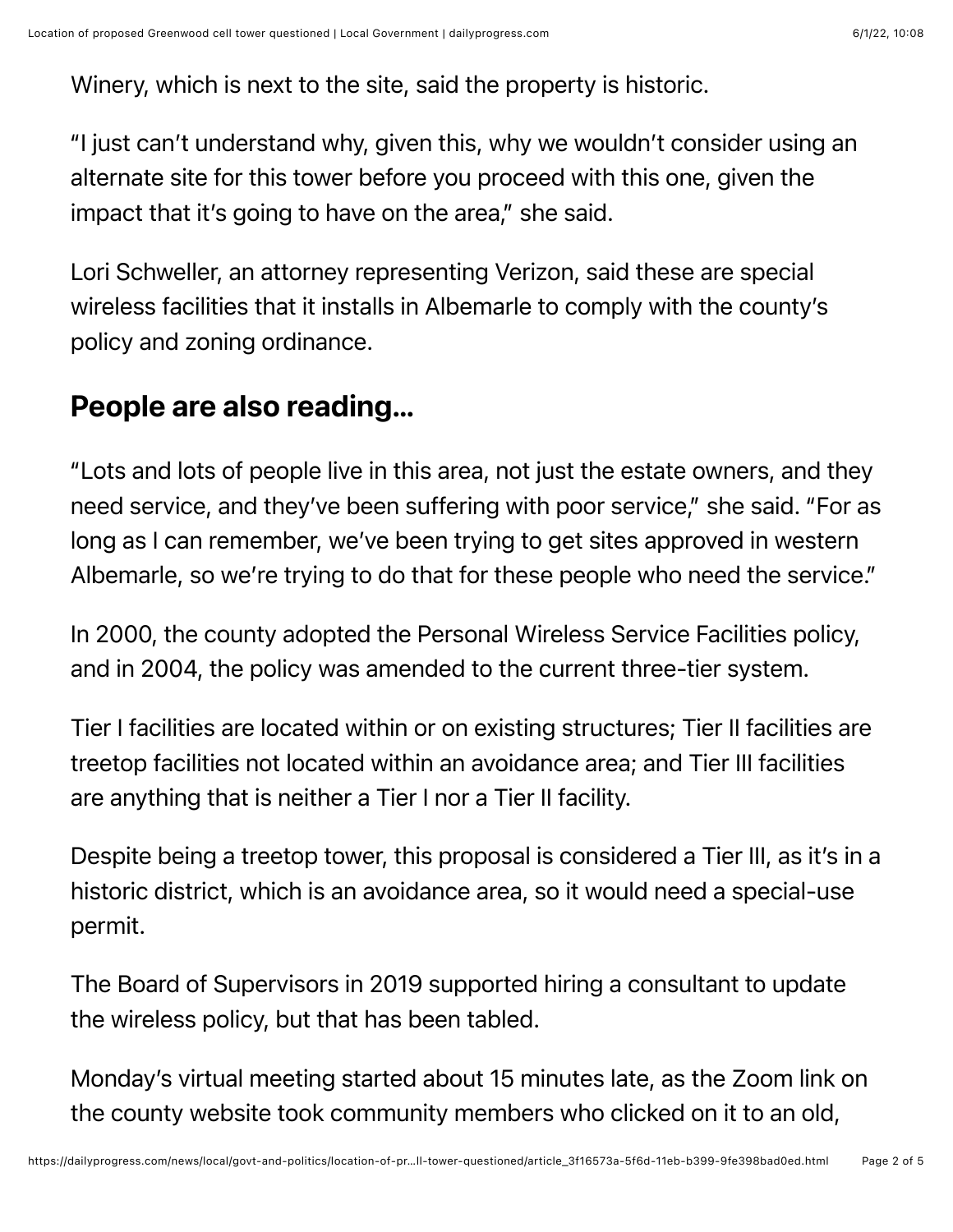invaild meeting ID, and only about 35 members of the public were on the meeting when it started.

"Just 35 participants — I just don't feel that that's a real accurate representation of what we were expecting based on all the contact I had received previously," said Chris Perez, a county senior planner.

Verizon applied for the permit last year, but after an initial balloon test, it requested a deferral.

A staff report has not yet been written for the proposal, but in comments written after the July balloon test, county staff said the visibility presented at the balloon test was "not consistent with the Comprehensive Plan, the county's wireless policy or the zoning ordinance," and that "based on these preliminary findings, staff cannot recommend approval of the facility as proposed."

Another balloon test was done Jan. 11.

Most community members on the call had questions about how the site was selected.

Todd Zimmerman, who also owns Seven Oaks Farm and Septenary Winery, said he opposes the tower because he doesn't think there's been "sufficient consideration of less impactful sites."

"I'm sure, based upon the maps that I've seen, that there are better sites just a short distance down the road that may be a little more expensive for Verizon, but it sure seems like they'd be less impactful to the history of the area, still allow the visitors of our business to enjoy the good scenery and be less impactful to the history of Mirador Farm," he said.

Schweller said that with the short monopoles Verizon uses in Albemarle, the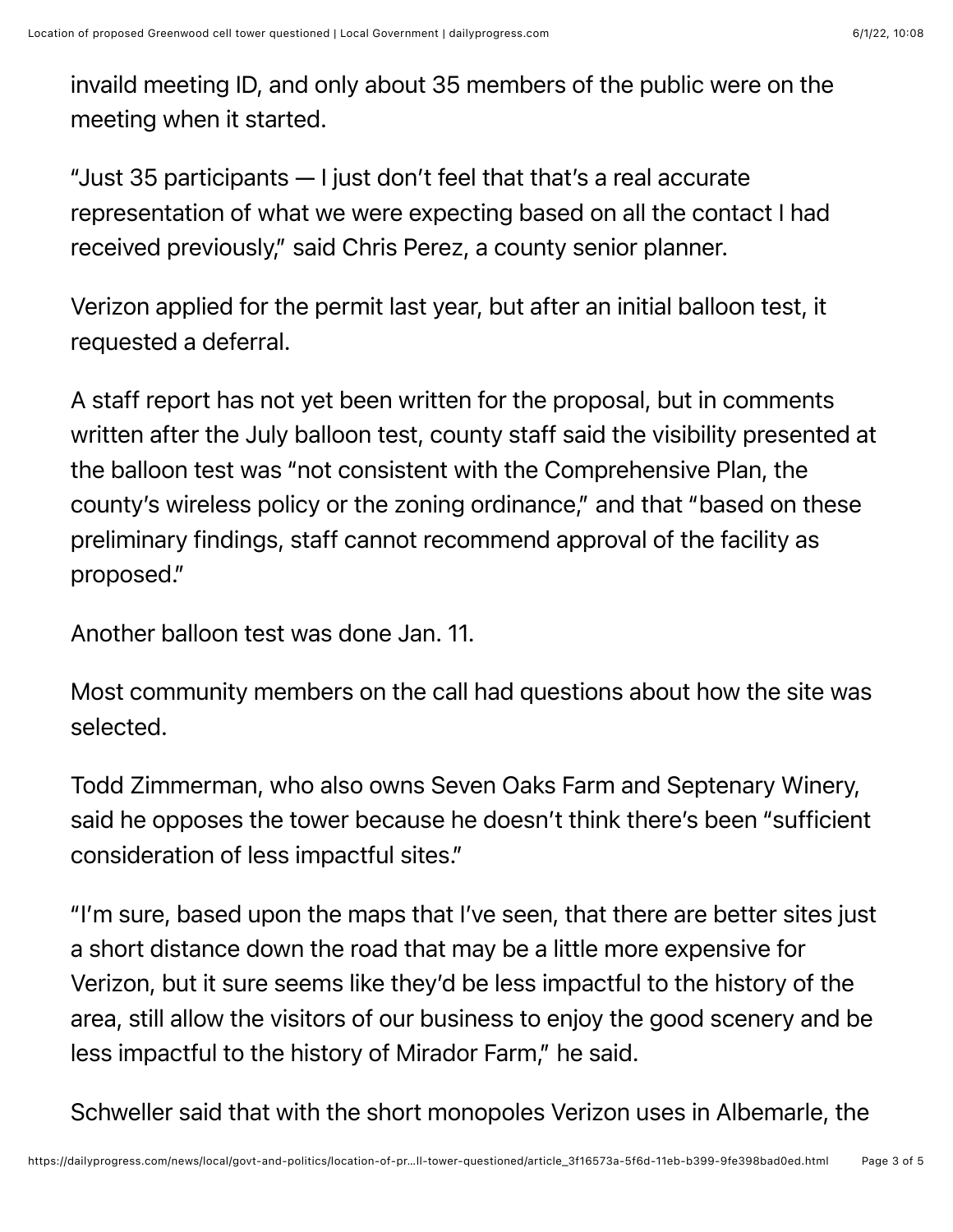distance of propagation of the signal is only about one and a half to three miles typically, depending on trees and buildings.

"We're right in the center of an area where there are existing wireless facilities, but a new one is needed in the middle, precisely because of that increase in data consumption and use of wireless," she said.

Schweller said Verizon has been working on the site for several years.

Some community members support the site. Barbara Frazier said her family is using a Verizon hotspot that works well except for on the weekends.

"We're about a mile from Blue Mountain Brewery and when they have a huge crowd up there, you can forget trying to get on," she said. "We also have a winery that's going in across the road from us, which is going to bring more huge crowds into this area, and we desperately need more cell service in this area."

Alice Scruby said she and her husband own the historic property across the road from the proposed site, and their family has owned the land for more than 100 years.

"If you came to my property or the proposed site, I believe the first thing you would notice is the interstate that sliced through our family's farm in the 1960s … cutting the farm in two," she said.

"... It was a tremendous impact on the farm, and something we will have to live with forever at the farm, because it was for the greater good for people liking to drive up and down the interstate every day. And now we all like to talk on our cellphones and get on the internet every day, and these services are greatly needed."

The special-use permit is scheduled to go before the county's Architectural